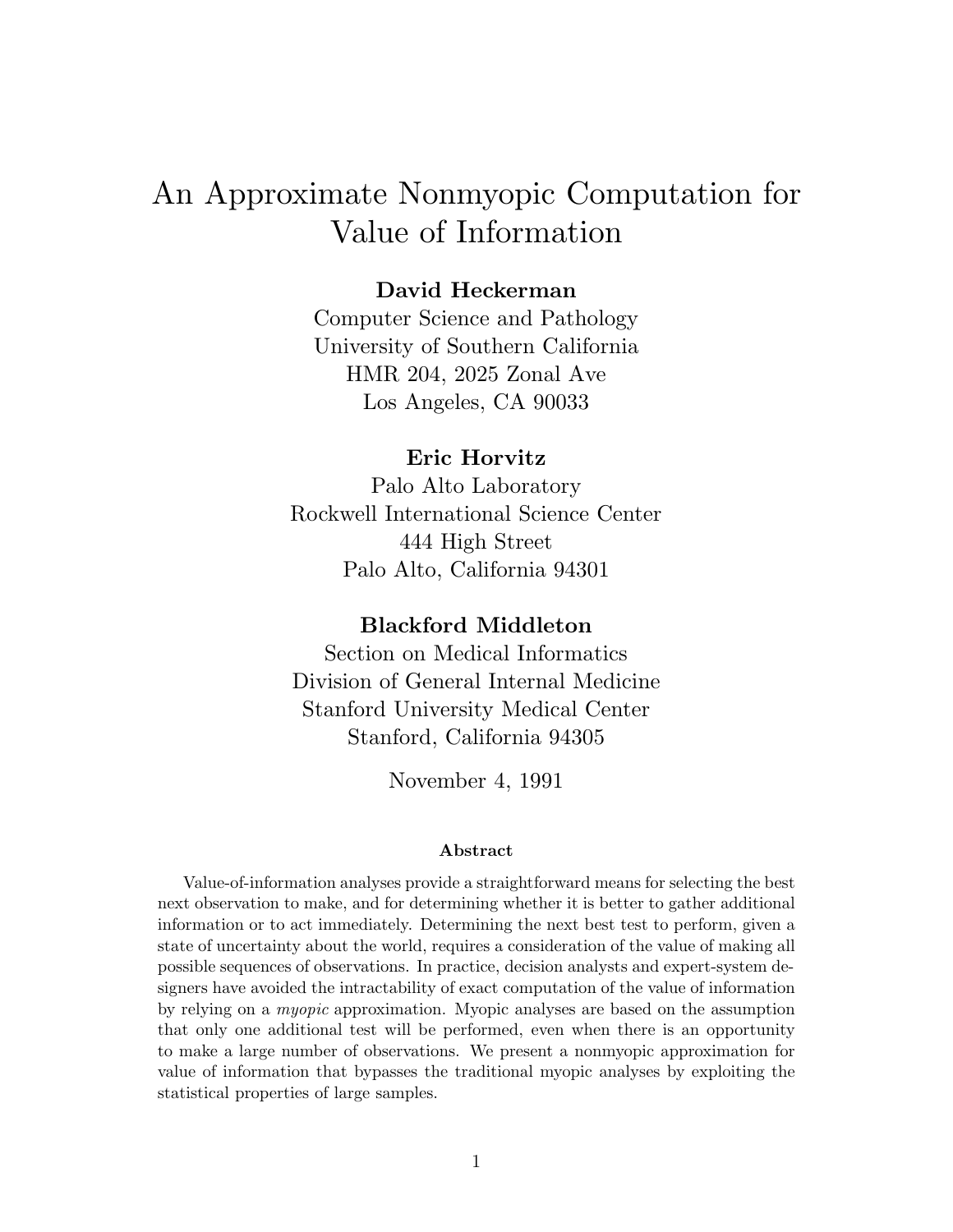### **1 Introduction**

A person faced with a decision usually has the opportunity to gather additional information about the state of the world before taking action. Decision-theoretic methods for determining the value of gathering additional information date back to the earliest literature on the principle of maximum expected utility (MEU). These methods form an integral part of many probabilistic expert systems, such as Gorry's congestive-heart-failure program (Gorry and Barnett, 1968) and Pathfinder (Heckerman et al., 1989; Heckerman et al., 1990), an expert system that assists pathologists with the diagnosis of lymph-node diseases. To decide whether or not to perform a test, an expert system computes the value of information of that test. The system recommends that the test be performed if and only if the value of information exceeds the cost of the test.<sup>1</sup>

In most decision contexts, a decision maker has the option to perform several tests, and can decide which test to perform after seeing the results of all previous tests. Thus, an expert system should consider the value of all possible *sequences* of tests. Such an analysis is intractable, because the number of sequences grows exponentially with the number of tests. Builders of expert systems have avoided the intractability of complete value-of-information analyses by implementing myopic or greedy value-of-information analyses. In such analyses, a system determines the next best test by computing value of information based on the assumption that the decision maker will act immediately after seeing the results of the single test (Gorry et al., 1973; **?**). In this paper, we present an approximate nonmyopic analysis. The analysis avoids the traditional myopic assumption by making use of the statistical properties of large samples.

# **2 Value-of-Information Computations for Diagnosis**

We discuss myopic and nonmyopic value-of-information computations in terms of the simple model for diagnosis under uncertainty represented by the influence diagram in Figure 1. In this model, the chance node  $H$  represents a mutually exclusive and exhaustive set of possible hypotheses, and the decision node D represents a mutually exclusive and exhaustive set of possible alternatives. The value node  $U$  represents the utility of the decision maker, which depends on the outcome of H and the decision D. The chance nodes  $E_1, E_2, \ldots, E_n$  are observable pieces of evidence or tests about the true state of  $H$ . This model is identical to that for Pathfinder (Heckerman, 1990).

We make several simplifying assumptions. First, we assume that  $H$  is a binary chance variable and D is a binary decision variable. We use H and  $\neg H$  to denote the two outcomes of H, and D and  $\neg D$  to denote the two outcomes of D. For definiteness, we assume that the decision maker chooses D (as opposed to  $\neg D$ ), when H occurs. Second, we assume that each piece of evidence,  $E_1, E_2, \ldots, E_n$ , is binary. Finally, we assume that each piece of evidence is conditionally independent of all other evidence, given H and  $\neg H$ . In Section 6, we relax these assumptions.

<sup>&</sup>lt;sup>1</sup>This prescription for action assumes that the delta property holds. See Section 3.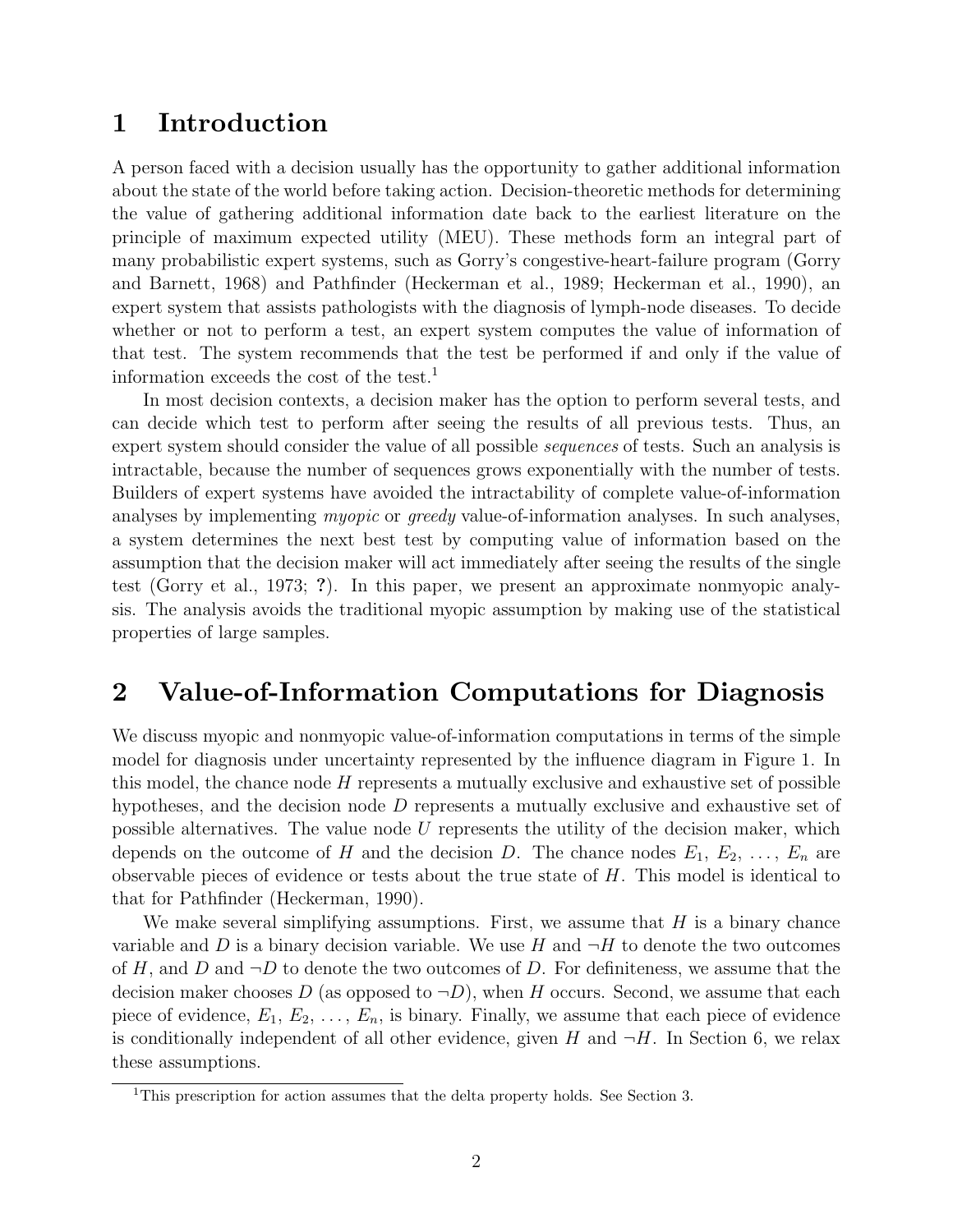

Figure 1: An influence-diagram representation of the problem of diagnosis under uncertainty. The decision-maker's utility (rounded rectangular node, U) depends on a hypothesis (oval node,  $H$ ) and a decision (square node,  $D$ ). The variables  $E_i$  are pieces of evidence or tests about the true state of H.

Using the assumption of conditional independence of evidence, we can calculate the posterior probability of the hypothesis by multiplying together all of the likelihood ratios,  $\frac{p(E_i|H)}{p(E_i|\neg H)}$ , with the prior odds,  $\frac{p(H)}{p(\neg H)}$ .

$$
\frac{p(H|E_i, ..., E_m)}{P(\neg H|E_i, ..., E_m)} = \frac{p(E_1|H)}{p(E_1|\neg H)} \dots \frac{p(E_m|H)}{p(E_m|\neg H)} \frac{p(H)}{p(\neg H)}
$$

We can write this equation more compactly in odds form as

$$
O(H|E_i,\ldots,E_m) = O(H) \prod_{i=1}^m \lambda_i
$$
 (1)

where  $\lambda_i$  is the likelihood ratio  $\frac{p(E_i|H)}{p(E_i|\neg H)}$ .

Because  $D$  and  $H$  are binary, it follows from the MEU principle that there exists a threshold probability  $p^*$ , such that we should take action D if and only if the probability of H exceeds  $p^*$ . This threshold is the probability of H at which the decision maker is indifferent between acting and not acting. That is,  $p^*$  is the point where acting and not acting have equal utility, or

$$
p^*U(H, D) + (1 - p^*)U(\neg H, D) =
$$
  
\n
$$
p^*U(H, \neg D) + (1 - p^*)U(\neg H, \neg D)
$$
\n(2)

In Equation 2,  $U(H, D)$  is the decision maker's utility for the situation where H occurs and action D is taken,  $U(H, \neg D)$  is the utility when H occurs and action D is not taken, and so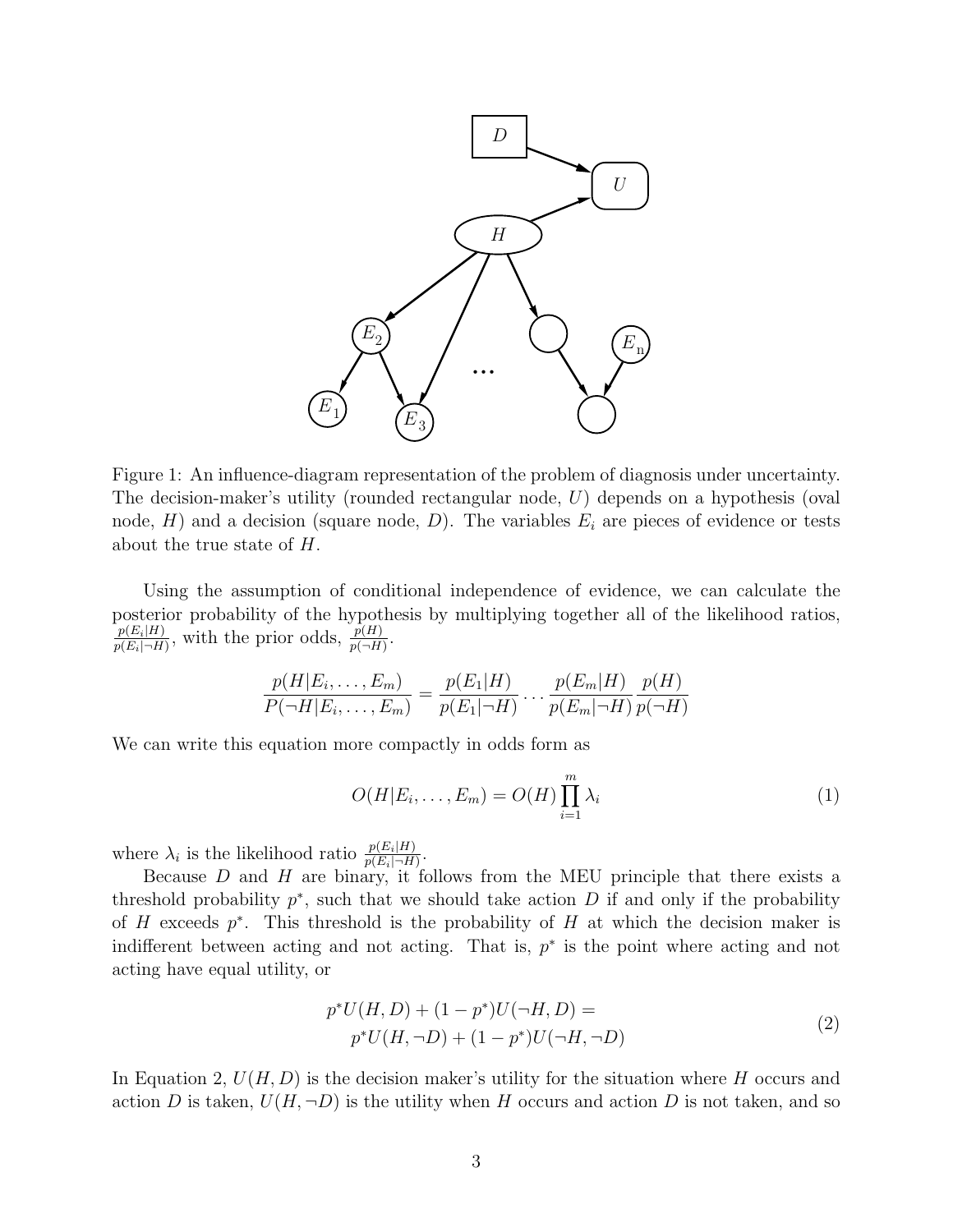on. Solving Equation 2 for  $p^*$ , we obtain

$$
p^* = \frac{C}{C+B} \tag{3}
$$

where C is the *cost* of the decision

$$
C = U(\neg H, \neg D) - U(\neg H, D) \tag{4}
$$

and  $B$  is the *benefit* of the decision

$$
B = U(H, D) - U(H, \neg D) \tag{5}
$$

If the decision maker has observed pieces of evidence  $E_1, E_2, \ldots, E_m$ , then the decision maker should choose action D if and only if  $p(H|E_1 \ldots, E_m) > p^*$ . In terms of the odds formulation, he should act if and only if

$$
O(H|E_1,\ldots,E_m) \geq \frac{p^*}{1-p^*} \tag{6}
$$

The weight of evidence,  $w_i$ , is defined as the log of the likelihood ratio, ln  $\lambda_i$ . Mapping likelihood ratios into weights of evidence allows us to update the probability of H through the addition of the weights of evidence. Referring to Equations 1 and 6, we can rewrite the threshold-probability condition in terms of the log-likelihood ratio where  $w_i = \ln \lambda_i$ . The decision maker should choose action D if and only if

$$
W = \sum_{i=1}^{m} w_i \ge \ln \frac{p^*}{1 - p^*} - \ln O(H) = W^* \tag{7}
$$

In this expression, W<sup>∗</sup> is the decision threshold in terms of weights of evidence.

### **3 Myopic Analysis**

Let us assume that the user of a diagnostic system has instantiated zero or more pieces of evidence in the influence diagram shown in Figure 1. We can propagate the effects of these instantiations to the uninstantiated nodes, and remove the instantiated nodes from the influence diagram. This removal leaves an influence diagram of the same form as that shown in Figure 1. To simplify our notation, we continue to refer to the remaining pieces of evidence as  $E_1, E_2, \ldots, E_n$ ; also, we use  $p(H)$  to refer to the probability of the hypothesis H, given the instantiated evidence.

The decision maker now considers whether he should observe another piece of evidence before acting. A myopic procedure for identifying such evidence computes, for each piece of evidence, the expected utility of the decision maker under the assumption that the decision maker will act after observing only that piece of evidence. In addition, the procedure computes his expected utility if he does not observe any evidence before making his decision. If, for each piece of evidence, the expected utility given that evidence is less than the expected utility given no evidence, then the decision maker acts immediately in accordance with Equation 6. Otherwise, the decision maker observes the piece of evidence with the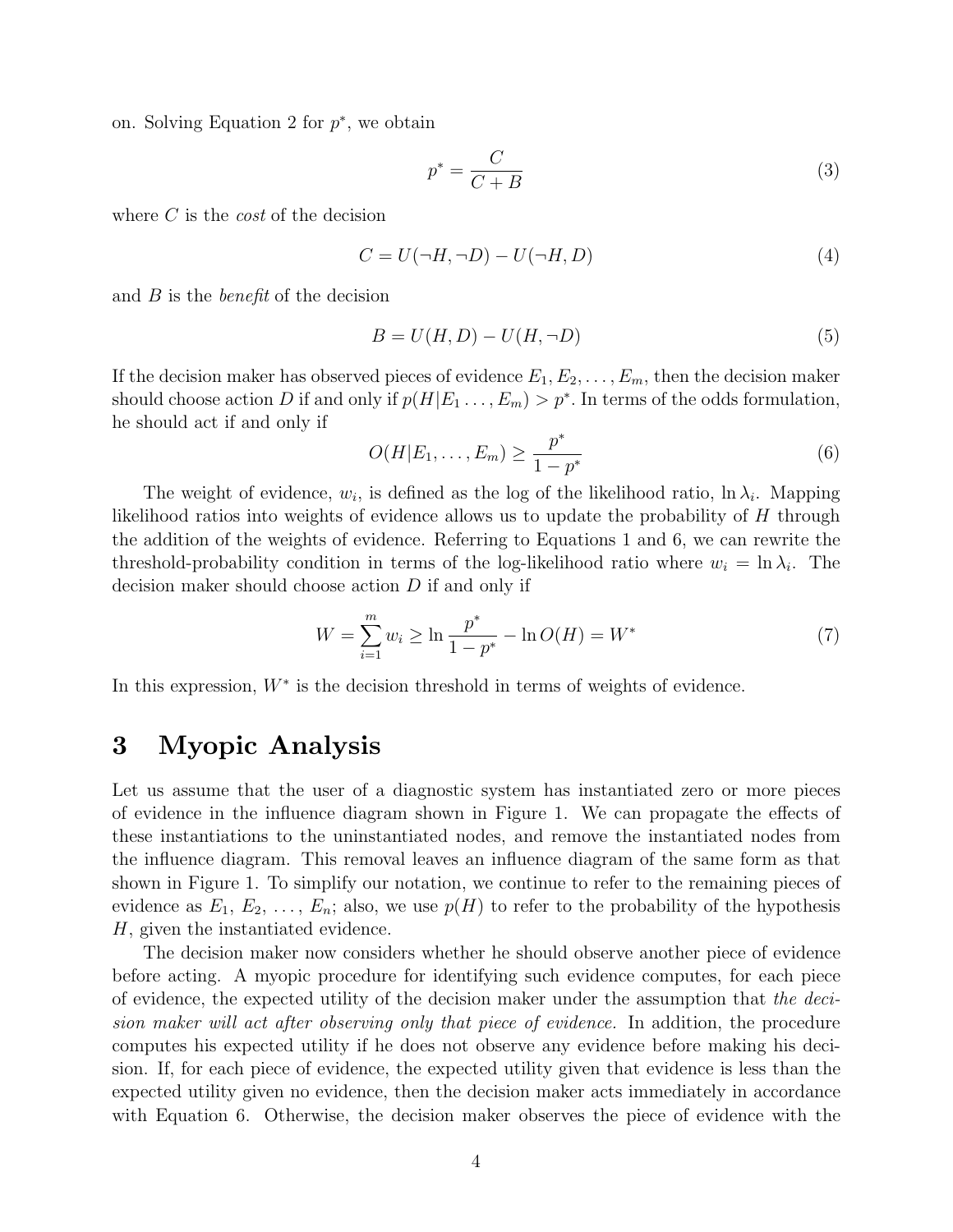highest expected utility; then, the myopic procedure repeats this computation to identify additional evidence for observation. Because the myopic procedure allows for the gathering of additional evidence, the procedure is inconsistent with its own assumptions. We return to this observation in the next section.

In the remainder of this section, we examine the computation of expected utilities and introduce notation. Let  $EU(E, C_E)$  denote the expected utility of the decision maker who will observe E at cost  $C_E$ , and then act. Let  $CE(E, C_E)$  be the certain equivalent of this situation. That is,

$$
U(CE(E, C_E)) = EU(E, C_E)
$$
\n
$$
(8)
$$

or

$$
CE(E, C_E) = U^{-1}(EU(E, C_E))
$$
\n(9)

where  $U(\cdot)$  is the decision maker's *utility function*: a monotonic increasing function that maps the value of an outcome (e.g., in dollars) to the decision maker's utility for that outcome. Similarly, let  $EU(\phi, 0)$  denote the expected utility of the decision maker if he acts immediately, and let  $CE(\phi, 0)$  denote the certain equivalent of this situation. Thus, in the myopic procedure, a decision maker should observe the piece of evidence  $E$  for which the quantity

$$
CE(E, C_E) - CE(\phi, 0)
$$
\n
$$
(10)
$$

is maximum, provided it is greater than 0.

In this paper, to simplify the discussion, we assume that the delta property holds.<sup>2</sup> The delta property states that an increase in value of all outcomes in a lottery by an amount  $\Delta$ increases the certain equivalent of that lottery by  $\triangle$  (Howard, 1967). Under this assumption, we obtain

$$
CE(E, C_E) = CE(E, 0) - C_E \tag{11}
$$

where  $CE(E, 0)$  is the certain equivalent of observing E at no cost. Therefore, we have

$$
CE(E, C_E) - CE(\phi, 0) = VI(E) - C_E
$$
\n(12)

where

$$
VI(E) = CE(E, 0) - CE(\phi, 0)
$$
\n(13)

is the value of information of observing  $E^3$ . The quantity  $VI(E)$  represents the largest amount that the decision maker would be willing to pay to observe  $E$ . When we compare Expression 10 with Equation 12, we see that, in the myopic procedure, a decision maker should observe the piece of evidence  $E$  (if any) for which the quantity

$$
VI(E) - C_E \equiv NVI(E) \tag{14}
$$

is maximum and positive. We call  $NVI(E)$  the net value of information of observing E.

<sup>2</sup>The primary result of this research—that we can use the central-limit theorem to make tractable an approximate nonmyopic analysis—is unaffected by this assumption.

<sup>&</sup>lt;sup>3</sup>Other names for  $VI(E)$  include the value of perfect information of E and the value of clairvoyance on E.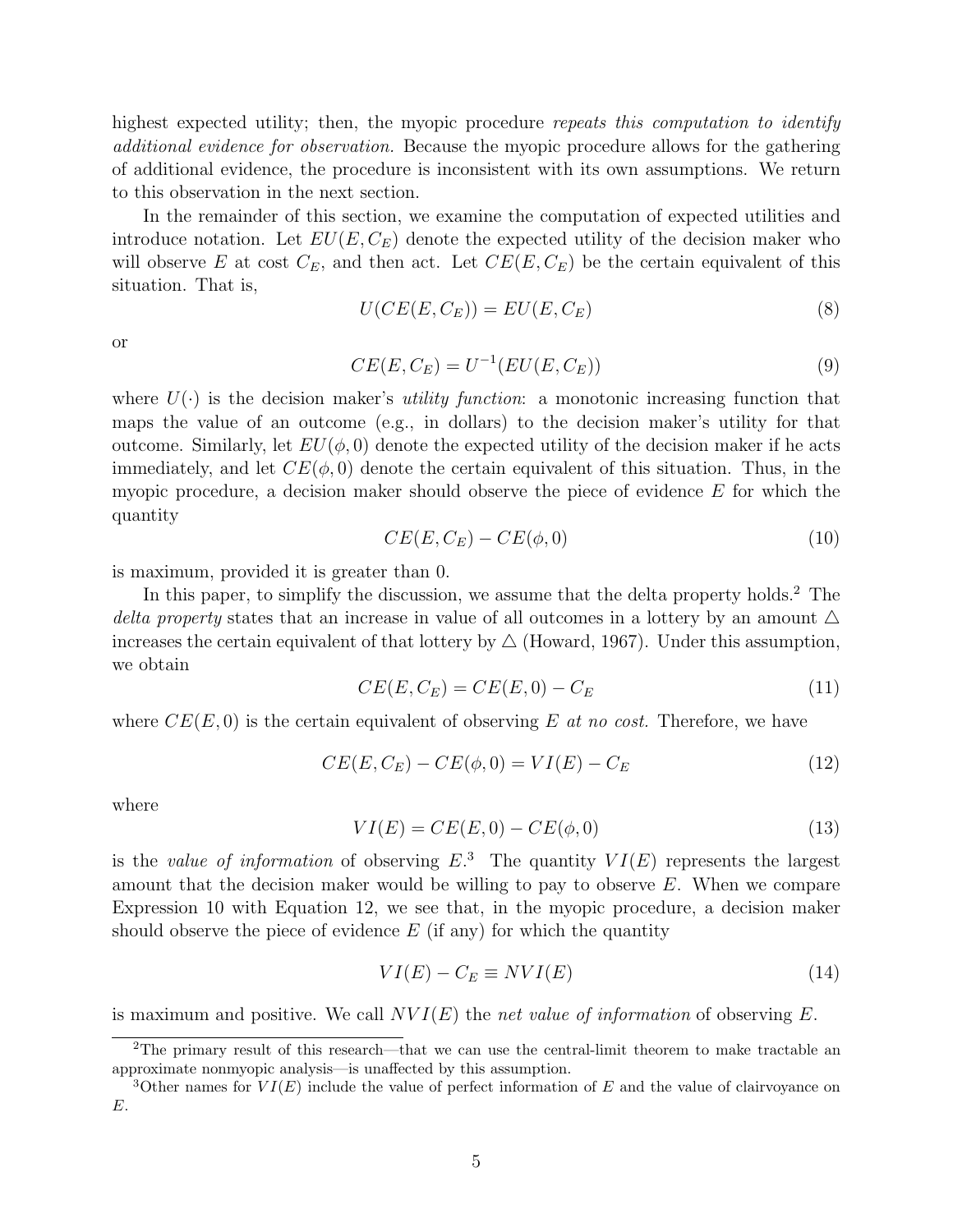The decision maker usually specifies directly the cost of observing evidence. In contrast, we can compute  $VI(E)$  from the decision maker's utilities and probabilities. Specifically, from Equations 9 and 13, we have

$$
VI(E) = U^{-1}(EU(E, 0)) - U^{-1}(EU(\phi, 0))
$$

To simplify notation, we use the abbreviations

$$
EU(E, 0) \equiv EU(E) \quad \text{and} \quad EU(\phi, 0) \equiv EU(\phi)
$$

Thus, we obtain

$$
VI(E) = U^{-1}(EU(E)) - U^{-1}(EU(\phi))
$$
\n(15)

The computation of  $EU(\phi)$  is straightforward. We have

$$
EU(\phi) = \begin{cases} p(H)U(H, \neg D) + p(\neg H)U(\neg H, \neg D), \\ p(H) \le p^* \\ p(H)U(H, D) + p(\neg H)U(\neg H, D), \\ p(H) > p^* \end{cases} \tag{16}
$$

by definition of  $p^*$ .

To compute  $EU(E)$ , let us assume that E is defined such that the observation of E increases the probability of H. If  $p(H|E) > p^*$  and  $p(H|\neg E) > p^*$ , then  $VI(E) = 0$ , because the decision maker will not change his decision if he observes E. Similarly, if  $p(H|E) < p^*$ and  $p(H|\neg E) < p^*$ , then  $VI(E) = 0$ . Thus, we need only to consider the case where  $p(H|E) > p^*$  and  $p(H|\neg E) < p^*$ . Let us consider separately the cases H and  $\neg H$ . We have

$$
EU(E|H) =
$$
  
 
$$
p(E|H)U(H, D) + p(\neg E|H)U(H, \neg D)
$$
 (17)

and

$$
EU(E|\neg H) =
$$
  
 
$$
p(E|\neg H)U(\neg H, D) + p(\neg E|\neg H)U(\neg H, \neg D)
$$
 (18)

where  $EU(E|H)$  and  $EU(E|\neg H)$  are the expected utilities of observing E, given H and  $\neg H$ , respectively. To obtain the expected utility of observing  $E$ , we average these two quantities

$$
EU(E) = p(H)EU(E|H) + p(\neg H)EU(E|\neg H)
$$
\n<sup>(19)</sup>

To compute  $VI(E)$ , we combine Equations 15, 16, and 19.

### **4 Nonmyopic Analysis**

As we mentioned in the previous section, the myopic procedure for identifying cost-effective observations includes the incorrect assumption that the decision maker will act after observing only one piece of evidence. This myopic assumption can affect the diagnostic accuracy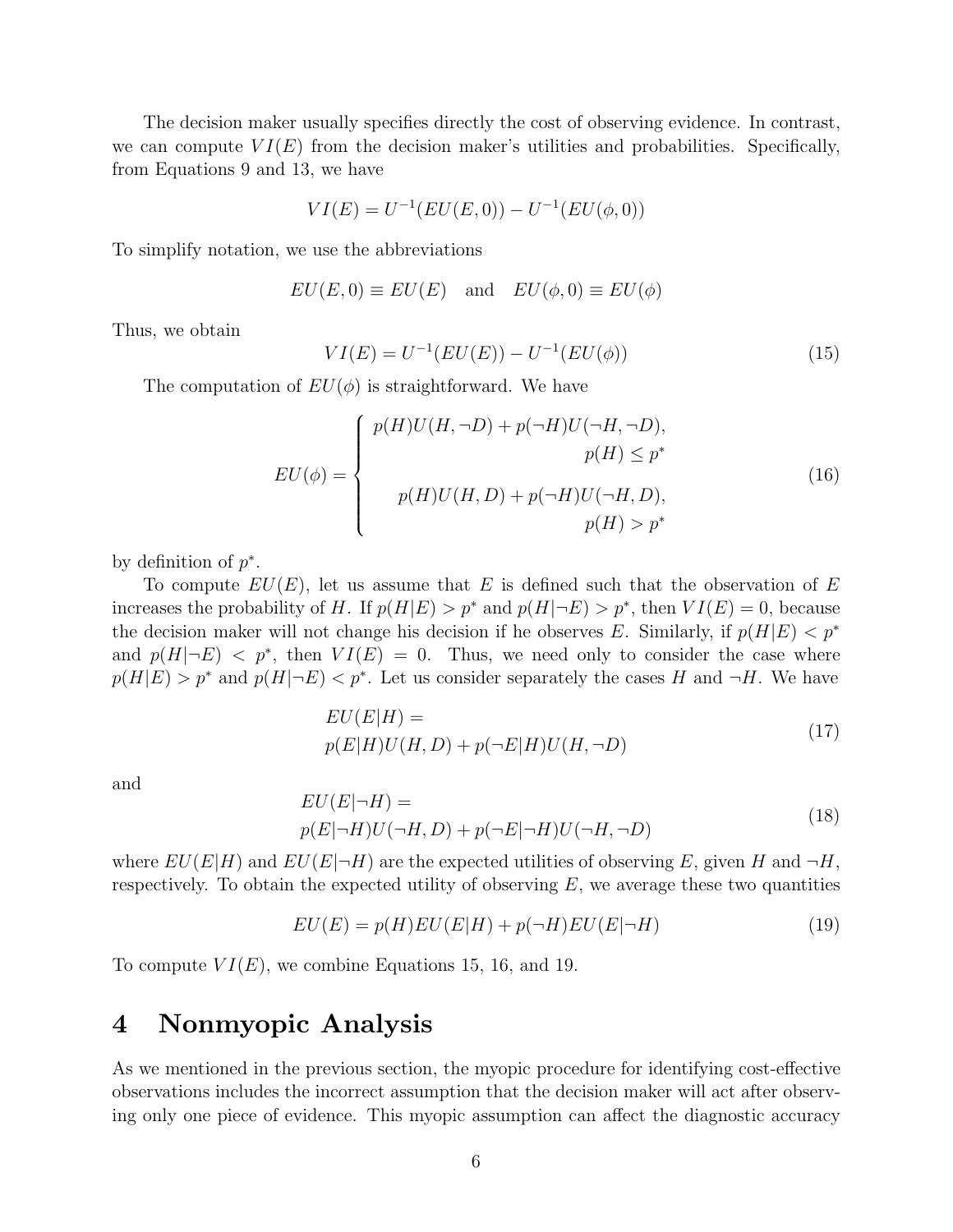of an expert system because information gathering might be halted even though there exists some set of features whose value of information is greater that the cost of its observation. For example, a myopic analysis may indicate that no feature is cost effective for observation, yet the value of information for one or more feature pairs (were they computed) could exceed the cost of their observation.

There has been little investigation of the accuracy of myopic analyses. In one analysis, Kalagnanam and Henrion, 1990, showed that a myopic policy is optimal, when the decision maker's utility function  $U(\cdot)$  is linear, and the relationship between hypotheses and evidence is deterministic. In an empirical study, Gorry, 1968, demonstrated that the use of a myopic analysis does not diminish significantly the diagnostic accuracy of an expert system for congenital heart disease.

In a correct identification of cost-effective evidence, we should take into account the fact that the decision maker may observe more than one piece of evidence before acting. This computation must consider all possible ordered sequences of evidence observation, and is, therefore, intractable.

Let us consider, however, the following nonmyopic approximation for identifying features that are cost effective to observe. Again, we assume that the delta property holds. First, under the myopic assumption, we compute the net value of information for each piece of evidence. If there is at least one piece of evidence that has a positive net value of information, then we identify for observation the piece of evidence with the highest net value of information. Otherwise, we arrange the pieces of evidence in descending order of their net values of information. Let us label the pieces of evidence  $E_1, E_2, \ldots, E_n$ , such that  $NVI(E_i) > NVI(E_j)$ , if and only if  $i > j$ .

Next, we compute the net value of information of each subsequence of  $E_1, E_2, \ldots, E_n$ . That is, for  $m = 1, 2, \ldots, n$ , we compute the difference between the value of information for observing  $E_1, E_2, \ldots, E_m$ , and the cost of observing this sequence of evidence. If any such net value of information is greater than 0, then we identify  $E_1$  as a piece of evidence that is cost effective to observe. Once the decision maker has observed  $E_1$ , we repeat the entire computation described in this section.

This approach does not consider all possible test sequences, but it does overcome one limitation of the myopic analysis. In particular, the method can identify sets of features that are cost effective for observation, even when the observation of each feature alone is not cost effective.

### **5 Value of Information for a Subset of Evidence**

As in the myopic analysis, we assume that the decision maker can specify the cost of observing a set of evidence. In this section, we show how we can compute the value of information for a set of evidence from the decision maker's utilities and probabilities.

As in the previous section, let us suppose that the decision maker has the option to observe a particular subset of evidence  $\{E_1, E_2, \ldots, E_m\}$  before acting. There are  $2^m$  possible instantiations of the evidence in this set, corresponding to the observation of  $E_i$  or  $\neg E_i$  for every *i*. Let  $\mathcal E$  denote an arbitrary instantiation; and let  $\mathcal E_D$  and  $\mathcal E_{\neg D}$  denote the set of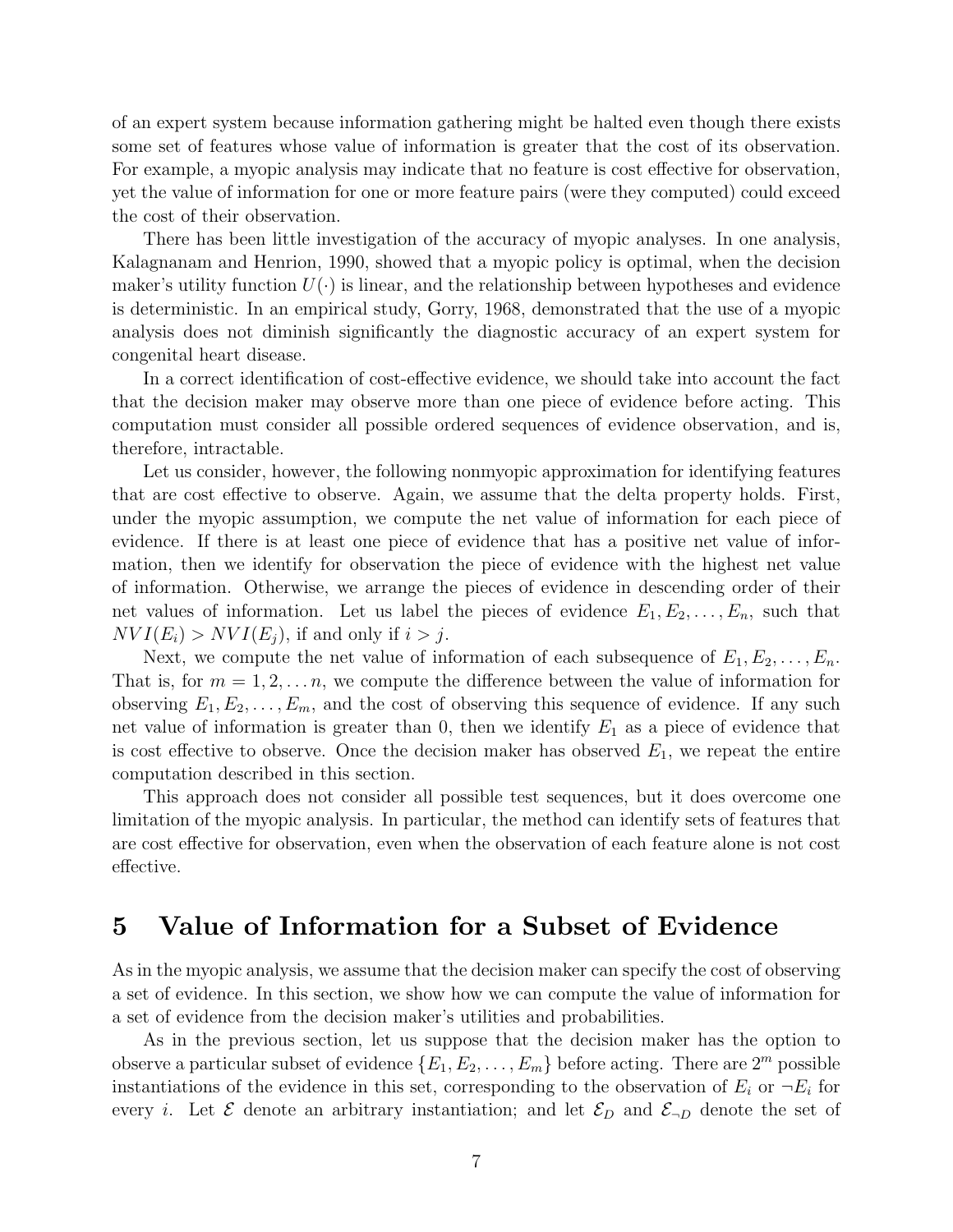instantiations  $\mathcal E$  such that  $p(H|\mathcal E) > p^*$  and  $p(H|\mathcal E) \leq p^*$ , respectively.

The computation of the value of information for the observation of the set  $\{E_1, E_2, \ldots, E_m\}$ parallels the myopic computation. In particular, we have

$$
EU(E_1 \dots E_m) =
$$
  
\n
$$
p(H)EU(E_1 \dots E_m|H) +
$$
  
\n
$$
p(\neg H)EU(E_1 \dots E_m|\neg H)
$$
\n(20)

where

$$
EU(E_1 \dots E_m | H) =
$$
  
\n
$$
\left[ \sum_{\mathcal{E} \in \mathcal{E}_D} p(\mathcal{E} | H) \right] U(H, D) +
$$
  
\n
$$
\left[ \sum_{\mathcal{E} \in \mathcal{E}_{\neg D}} p(\mathcal{E} | H) \right] U(H, \neg D)
$$
\n(21)

and

$$
EU(E_1 \dots E_m|\neg H) =
$$
  
\n
$$
\left[\sum_{\mathcal{E} \in \mathcal{E}_D} p(\mathcal{E}|\neg H)\right] U(\neg H, D) +
$$
  
\n
$$
\left[\sum_{\mathcal{E} \in \mathcal{E}_{\neg D}} p(\mathcal{E}|\neg H)\right] U(\neg H, \neg D)
$$
\n(22)

To obtain  $VI(E)$ , we combine Equations 15, 16, and 20.

When m is small, we can compute directly the sums in Equations 21 and 22. When  $m$ is large, we can compute these sums using an approximation that involves the central limit theorem as follows. First we express the sums in terms of weights of evidence. We have

$$
\sum_{\mathcal{E}\in\mathcal{E}_D} p(\mathcal{E}|H) = p(W > W^*|H)
$$
\n(23)

$$
\sum_{\mathcal{E}\in\mathcal{E}_D} p(\mathcal{E}|\neg H) = p(W > W^*|\neg H) \tag{24}
$$

$$
\sum_{\mathcal{E}\in\mathcal{E}_{\neg D}} p(\mathcal{E}|H)) = 1 - p(W > W^*|H)
$$
\n(25)

$$
\sum_{\mathcal{E}\in\mathcal{E}_{\neg D}} p(\mathcal{E}|\neg H)) = 1 - p(W > W^*|\neg H) \tag{26}
$$

where W and  $W^*$  are defined in Equation 7. The term  $p(W > W^*|H)$ , for example, is the probability that the sum of the weight of evidence from the observation of  $E_1, E_2, \ldots, E_m$ exceeds W<sup>∗</sup>. That is,  $p(W > W<sup>*</sup>|H)$  is the probability that the decision maker will take action  $D$  after observing the evidence, given that  $H$  is true.

Next, let us consider the weight of evidence for one piece of evidence. We have

| $w_i$                                | $p(w_i H)$ | $p(w_i \mid \neg H)$                                                                |
|--------------------------------------|------------|-------------------------------------------------------------------------------------|
| $\ln \frac{p(E_i H)}{p(E_i \neg H)}$ | $p(E_i H)$ | $p(E_i \neg H)$                                                                     |
|                                      |            | $\ln \frac{p(\neg E_i H)}{p(\neg E_i \neg H)}$ $p(\neg E_i H)$ $p(\neg E_i \neg H)$ |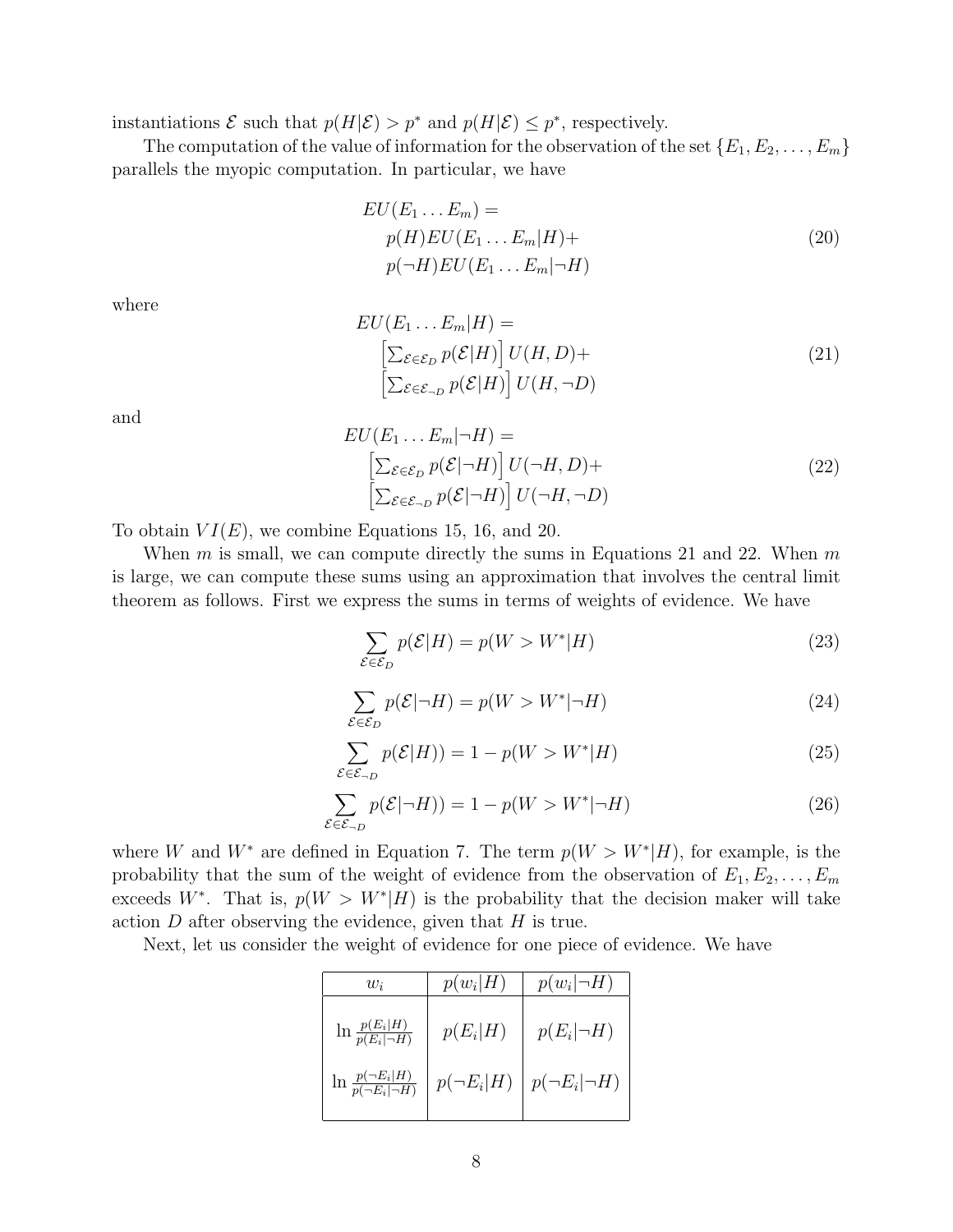To simplify notation, we let  $p(E_i|H) = \alpha$  and  $p(E_i|\neg H) = \beta$ . The expectation and variance of w, given H and  $\neg H$ , are then

$$
EV(w|H) = \alpha \ln \frac{\alpha}{\beta} + (1 - \alpha) \ln \frac{(1 - \alpha)}{(1 - \beta)}
$$
\n(27)

$$
Var(w|H) = \alpha (1 - \alpha) \ln^2 \frac{\alpha (1 - \beta)}{\beta (1 - \alpha)}
$$
\n(28)

$$
EV(w|\neg H) = \beta \ln \frac{\alpha}{\beta} + (1-\beta) \ln \frac{(1-\alpha)}{(1-\beta)}
$$
\n(29)

$$
Var(w|\neg H) = \beta(1-\beta)\ln^2 \frac{\alpha(1-\beta)}{\beta(1-\alpha)}
$$
\n(30)

Now, we take advantage of the additive property of weights of evidence. The centrallimit theorem states that the sum of independent random variables approaches a normal distribution when the number of variables becomes large. Furthermore, the expectation and variance of the sum is just the sum of the expectations and variances of the individual random variables, respectively. Because we have assumed that evidence variables are independent, given H or  $\neg H$ , the expected value of the sum of the weights of evidence for  $E_1, E_2, \ldots, E_m$ is

$$
EV(W|H) = \sum_{i=1}^{m} EV(w_i|H)
$$
\n(31)

The variance of the sum of the weights is

$$
Var(W|H) = \sum_{i=1}^{m} Var(w_i|H)
$$
\n(32)

Thus,  $p(W|H)$ , the probability distribution over W, is

$$
p(W|H) \sim N(\sum_{i=1}^{m} EV(w_i|H), \sum_{i=1}^{m} Var(w_i|H))
$$
\n(33)

The expression for  $\neg H$  is similar.

Finally, given the distributions for H and  $\neg H$ , we evaluate Equations 23 through 26 using an estimate or table of the cumulative normal distribution. We have

$$
p(W > W^*|H) = \frac{1}{\sigma\sqrt{2\pi}} \int_{W^*}^{\infty} e^{\frac{-(t-\mu)^2}{2\sigma}} dt
$$
 (34)

where  $\mu = EV(W|H)$  and  $\sigma = Var(W|H)$ . The probability that the weight will exceed  $W^*$ corresponds to the shaded area in Figure 2. Again, the expression for  $\neg H$  is similar. In this analysis, we assume that no probability  $(p(E_i|H))$  or  $p(E_i|\neg H))$  is equal to 0 or 1. Thus, all expected values and variances are finite. We relax this assumption in the next section.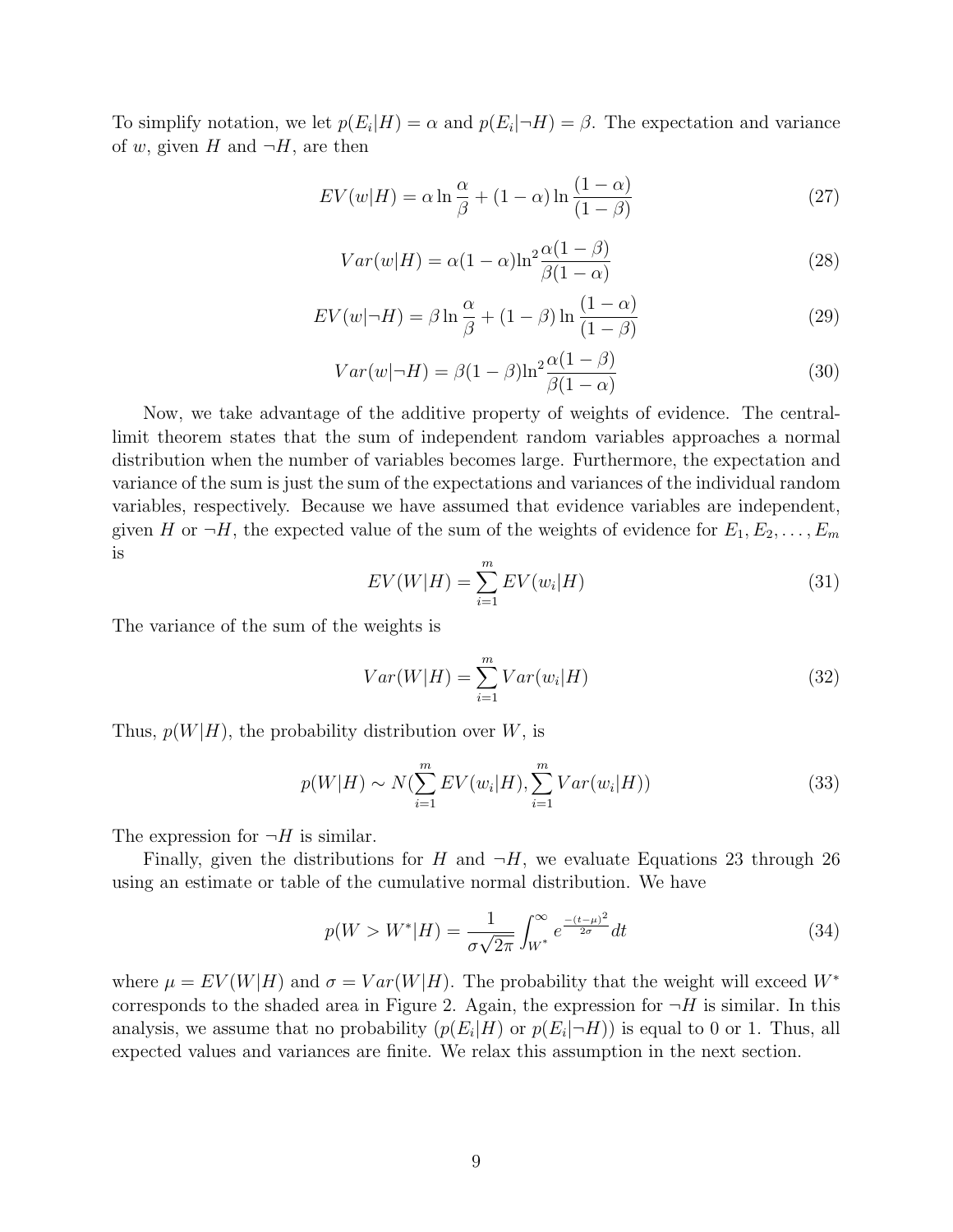

Figure 2: The probability that the total weight of evidence will exceed the threshold weight is the area under the normal curve above the threshold weight  $W^*$  (shaded region).

### **6 Relaxation of the Assumptions**

We can relax the assumption that evidence is two-valued with little effort. In particular, we can extend easily the odds-likelihood inference rule, Equation 1, and its logarithmic transform, to include multiple-valued evidential variables. In addition, the computation of means and variances for multiple-valued evidential variables (see Equations 27 through 30) is straightforward.

In addition, we can relax the assumption that no probability is equal to 0 or 1. For example, let us suppose that

$$
0 < p(E_j|H) = \alpha < 1
$$
\n
$$
p(E_j|\neg H) = \beta = 1
$$
\n
$$
0 < p(E_i|H) < 1, \quad i = 1, 2, \dots, n \ (i \neq j)
$$
\n
$$
0 < p(E_i|\neg H) < 1, \quad i = 1, 2, \dots, n \ (i \neq j)
$$

Using Equations 27 through 30, we obtain

$$
EV(w_j|H) = +\infty
$$
  
\n
$$
Var(w_j|H) = +\infty
$$
  
\n
$$
EV(w_j|\neg H) < 0
$$
  
\n
$$
Var(w_j|\neg H) = 0
$$

Therefore, although the computation of  $p(W > W^*|\neg H)$  is straightforward, we cannot compute  $p(W > W^*|H)$  as described in the previous section. Instead, we compute  $p(W >$  $W^*[H]$ , by considering separately the cases  $E_j$  and  $\neg E_j$ . We have

$$
p(W > W^*|H) = p(E_j|H) p(W > W^*|HE_j) +
$$
  
\n
$$
p(\neg E_j|H) p(W > W^*|H\neg E_j)
$$
\n(35)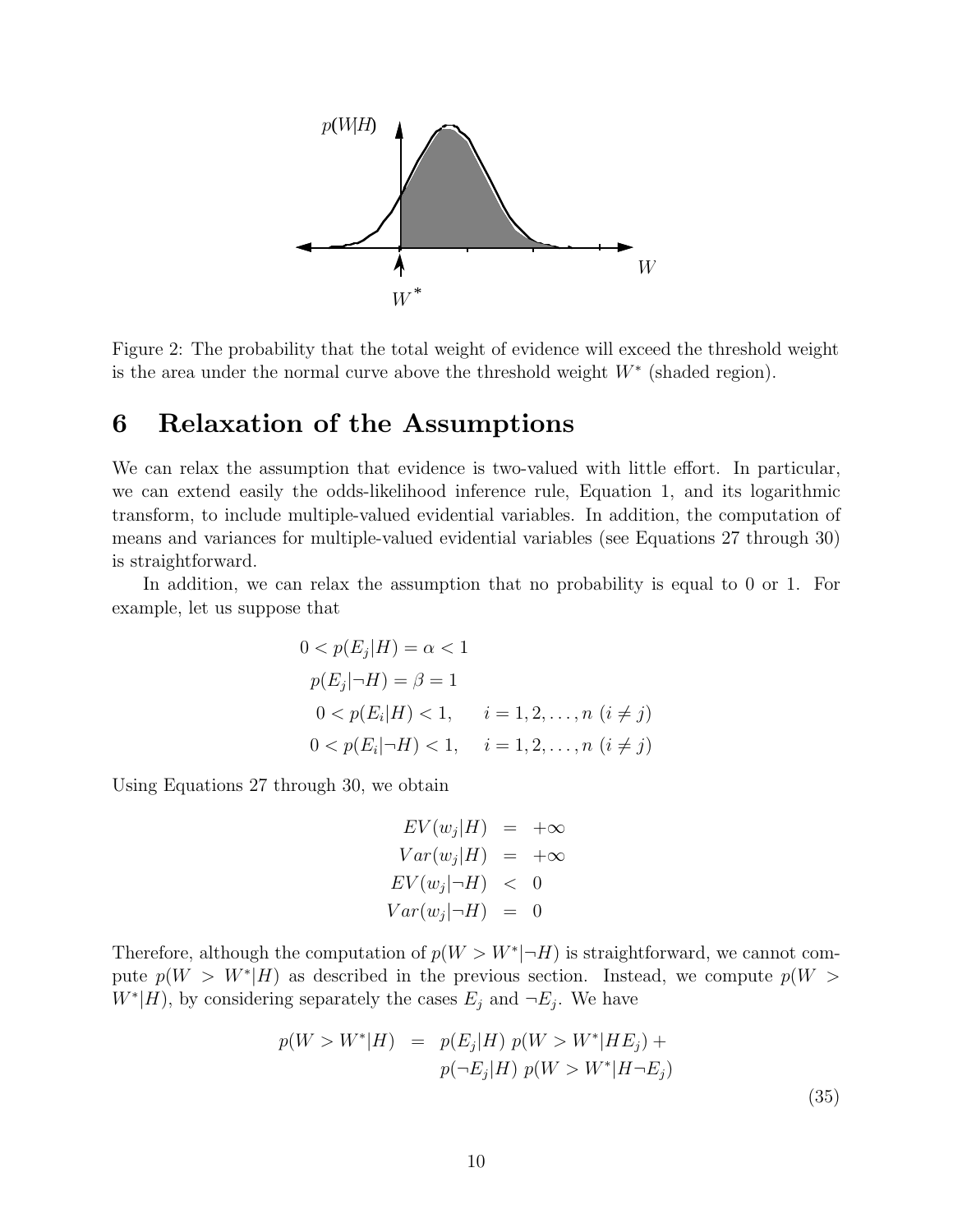If  $\neg E_j$  is observed,  $W = +\infty$ , and  $p(W > W^*|H\neg E_j) = 1$ . Consequently, Equation 35 becomes

$$
p(W > W^*|H) = p(E_j|H) p(W > W^*|HE_j) + p(\neg E_j|H)
$$

We compute  $p(W > W^*|HE_i)$  as described in Equations 31 through 34, replacing  $EV(w_i|H)$ with  $w_j$  in the summation of Equation 31, and  $Var(w_j|H)$  with 0 in the summation of Equation 32. The other terms in the summations remain the same, because we have assumed that evidence variables are independent, given H or  $\neg H$ . This approach generalizes easily to multiple-valued evidence variables and to cases where more than one probability is equal to 0 or 1.

We can extend our analysis to special cases of conditional dependence among evidence variables. For example, Figure 3 shows a schematic of the belief network for Pathfinder. In this model, there are groups of dependent evidence, where each group is conditionally independent of all other groups. We can apply our analysis to this model by using a clustering technique described by Pearl (Pearl, 1988) (pp. 197-204). As in the previous section, suppose we want to compute the value of information for the set of evidence  $S = \{E_1, E_2, \ldots, E_m\}$ . For each group of dependent features  $G<sup>k</sup>$ , we cluster those variables in the intersection of S and  $G<sup>k</sup>$  into a single variable. Then, we average out all variables in the belief network that are not in S. What remains is a set of clustered variables that are conditionally independent, given H and  $\neg H$ . We can now apply our analysis—generalized to multiple-valued variables to this model.

There are special classes of dependent distributions for which the central-limit theorem is valid. We can use this fact to extend our analysis to other cases of dependent evidence. For example, the central-limit theorem applies to distributions that form a Markov chain, provided the transition probabilities in the chain are not correlated (Billingsley, 1968). Thus, we can extend our analysis to belief networks of the form shown in Figure 4. We can generalize the value-of-information analysis even further, if we use the Markov extension in combination with the clustering approach described in the previous paragraph.

It is difficult for us to extend the analysis to include multiple-valued hypotheses and decisions. The algebra becomes more complex, because the simple  $p^*$  model for action no longer applies. There is, however, the opportunity for applying our technique to more complex problems. In particular, we can abstract a given decision problem into one involving a binary hypothesis and decision variable. For example, we can abstract the problem of determining which of n diseases is present in a patient into one of determining whether the disease is benign or malignant. In doing so, we ignore details of the decision maker's preferences, and we introduce dependencies among evidence variables. Nonetheless, the benefits of a nonmyopic analysis may outweigh these drawbacks in some domains.

# **7 An Experiment**

We tested the nonmyopic approximation to the value of information of observations with a small belief network for reasoning about lymph-node diseases. The based upon the appear-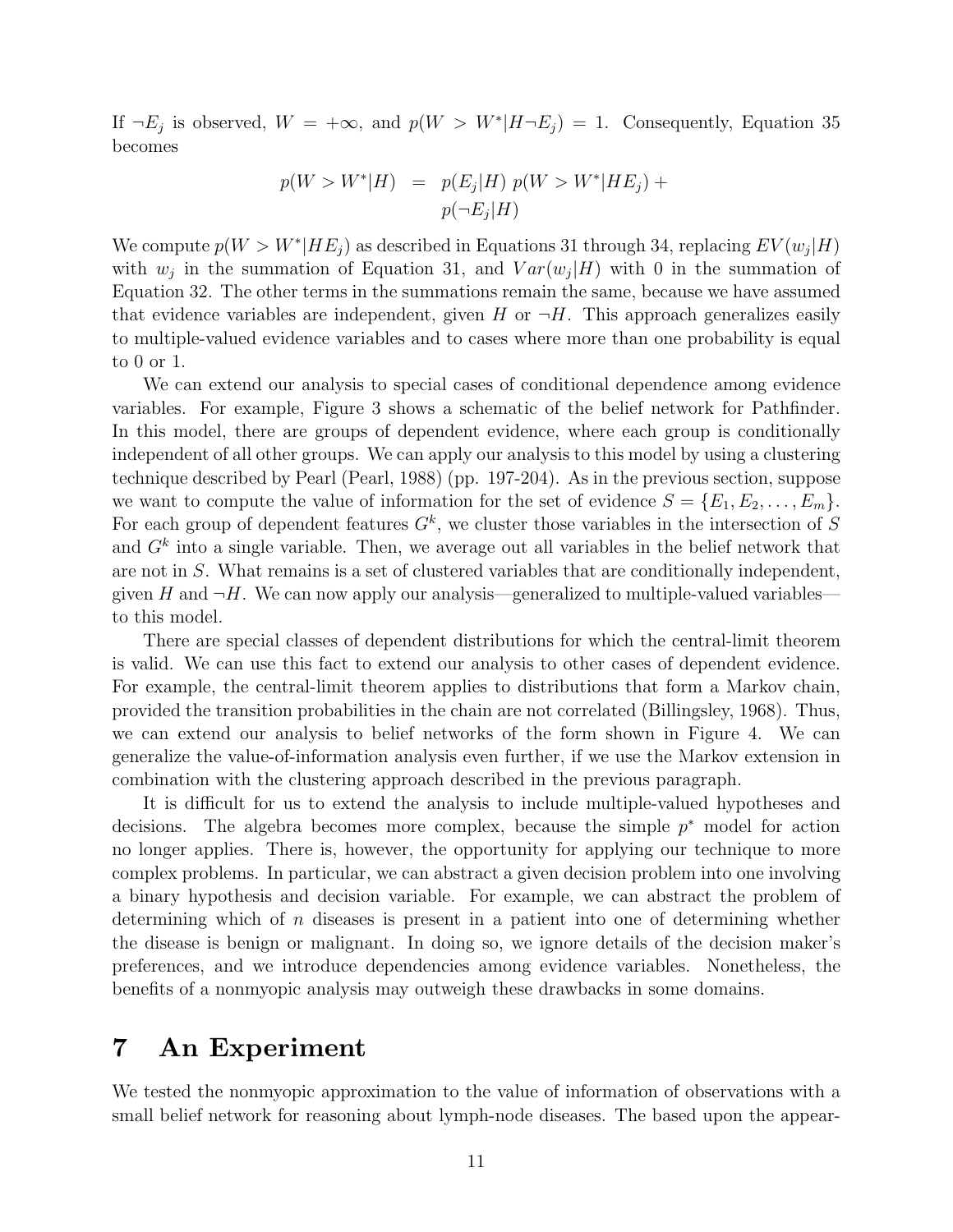

Figure 3: A schematic belief network for Pathfinder. (a) The features in Pathfinder can be arranged into groups of evidence variables  $G^1, G^2, \ldots G^j$ . The variables within each group are dependent, but the groups are conditionally independent, given the disease variable H. (b) A detailed view of the evidence variables  $E_i$ ,  $E_{i+1}$ , and  $E_{i+2}$  within group  $G^k$ .



Figure 4: A conditional Markov chain. The evidence variables form a Markov chain conditioned on the variable  $H$ . We can extend our analysis involving the central-limit theorem to this case.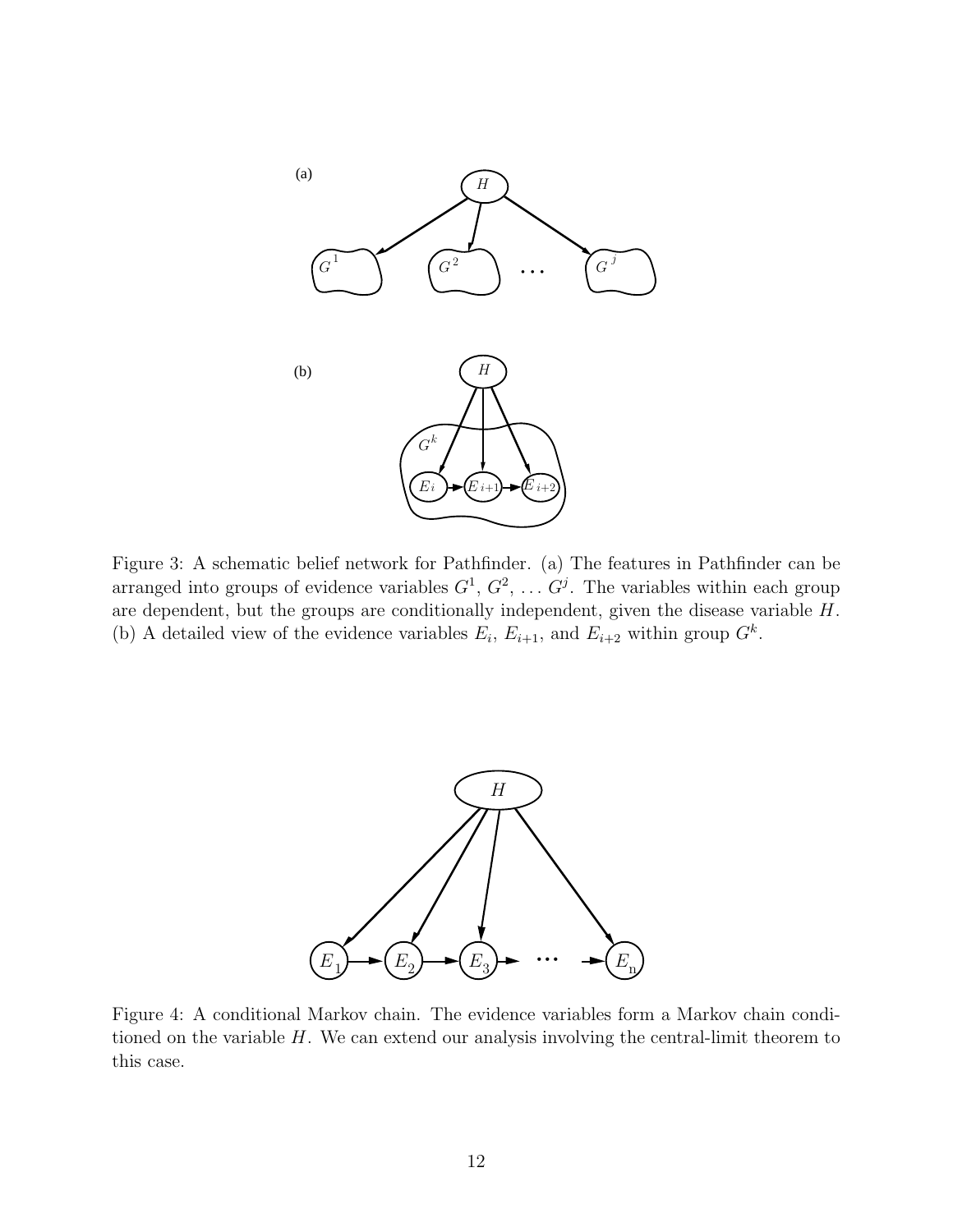

Figure 5: A porition of a belief network for lymph-node pathology representing relevant observations for determining the likelihood of benign versus malignant follicles.

ance of histologic features. The small belief network used in the experiment is displayed in Figure 5. This belief network is a small piece of a larger lymph-node pathology knowledge base used in the Pathfinder expert system. The network can be used to assign probabilities to whether an important structure appearing in lymph nodes, named follicles, are benign or malignant. Several features are conditionally independent of one another, given information about the status of the follicles. However, other features are interdependent.

The comprehensive Pathfinder belief network, which served as the source of the smaller experimental network, was structured and assessed from an expert pathologist. To avoid biases, the smaller test network was generated with a dependency-learning procedure developed by Herskovits and Cooper (**?**). In this procedure,... A program named Kutato was used to generate the belief network.

#### **7.1 Methods**

In the validation, we compared the cumulative,  $p(W < W^*|Benign)$ , for nonmyopic approximation with an exact computation. The results of analyses for a reduced knowledge base of five dependent features and of eight dependent features were tabulated. These graphs are displayed in Figures 6 and 7.

#### **7.2 Results**

# **8 Summary and Conclusions**

We presented work on the use of the central-limit theorem to compute the value of information for sets of tests. Our technique provides a nonmyopic, yet tractable alternative to traditional myopic analyses for determining the next best piece of evidence to observe. We pose the nonmyopic methodology as a new special-case tool for identifying cost-effective observations. The nonmyopic approximation is limited to information-acquisition decisions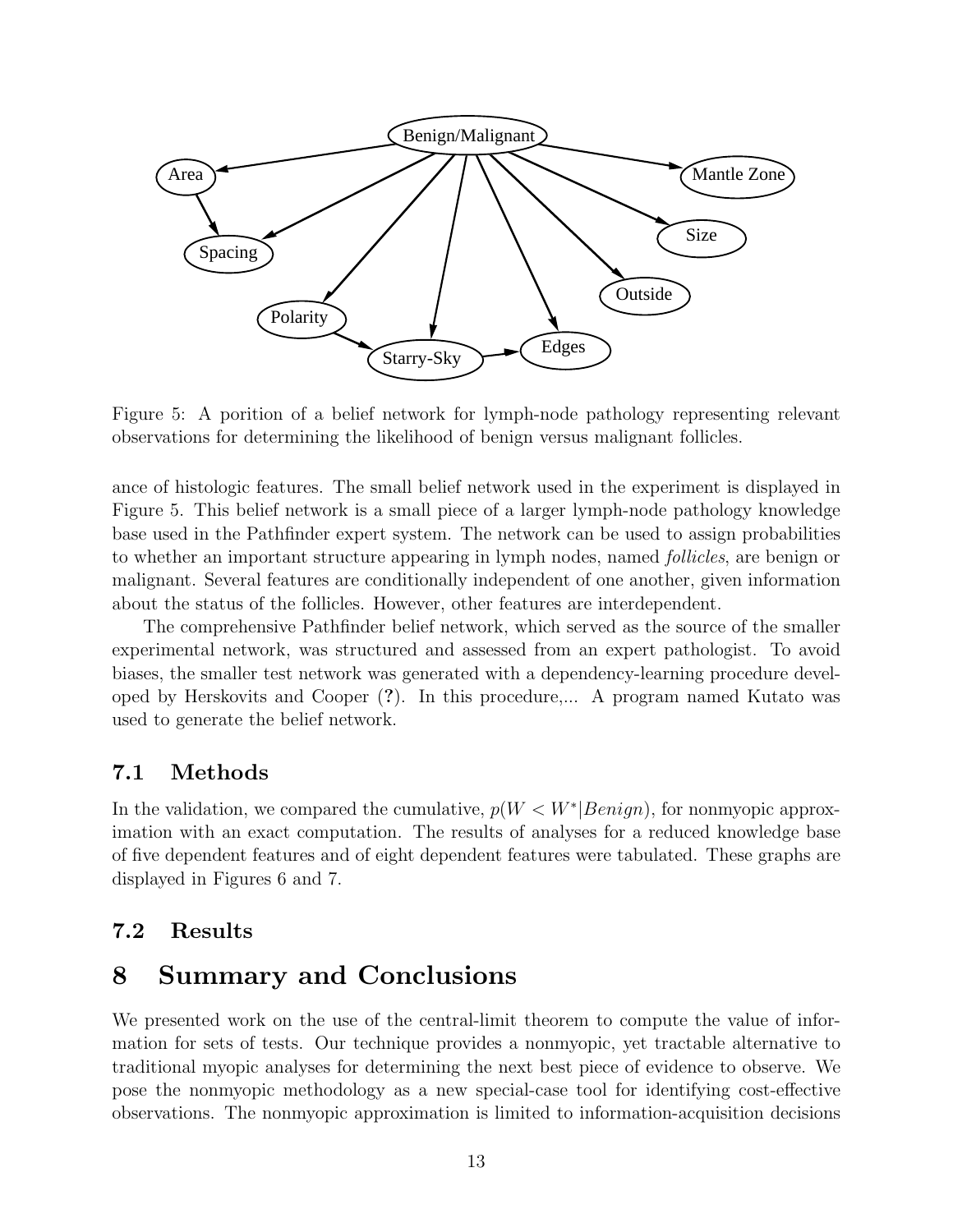

Figure 6: Results for full knowledge base of five dependent features.



Figure 7: Results for full knowledge base of eight dependent features.